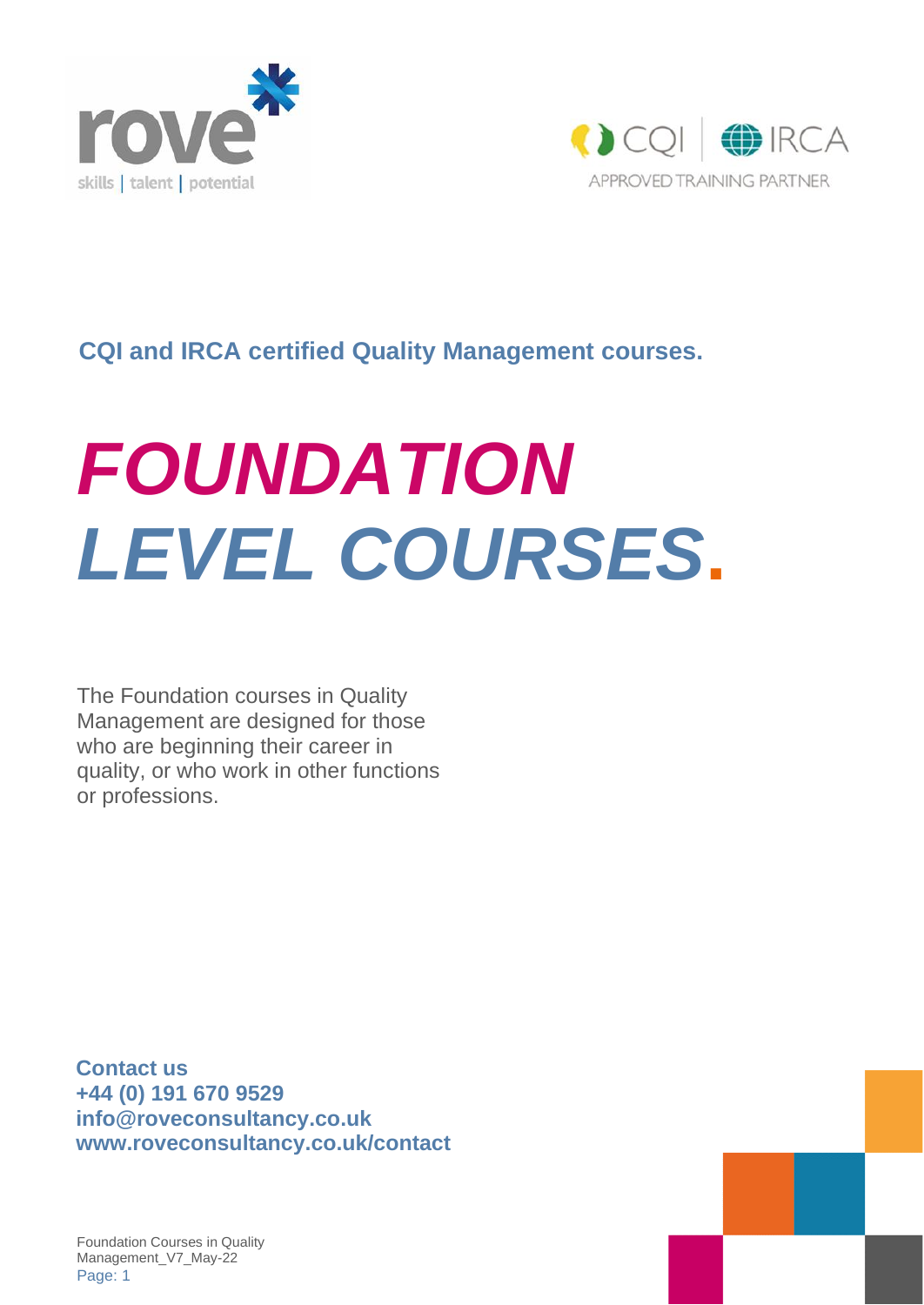



# *WELCOME.*

| <b>CONTENTS</b>                                         | <b>PAGE</b>    |
|---------------------------------------------------------|----------------|
| Foundation courses in Quality Management                | $3 - 4$        |
| About rove                                              | 5              |
| Delivery methodology                                    | 5              |
| <b>Assessment and Certification</b>                     | 6              |
| Course fees                                             | 6              |
| Enrolment                                               | $\overline{7}$ |
| Introduction to Problem Solving (FD102)                 | 8              |
| Introduction to Risk Management (FD103)                 | 9              |
| Introduction to Change Management (FD104)               | 10             |
| Introduction to Product and Service Development (FD105) | 11             |
| Introduction to Process Design (FD106)                  | 13             |
| Introduction to Management Systems (FD107)              | 14             |
| Introduction to Stakeholder Communications (FD108)      | 15             |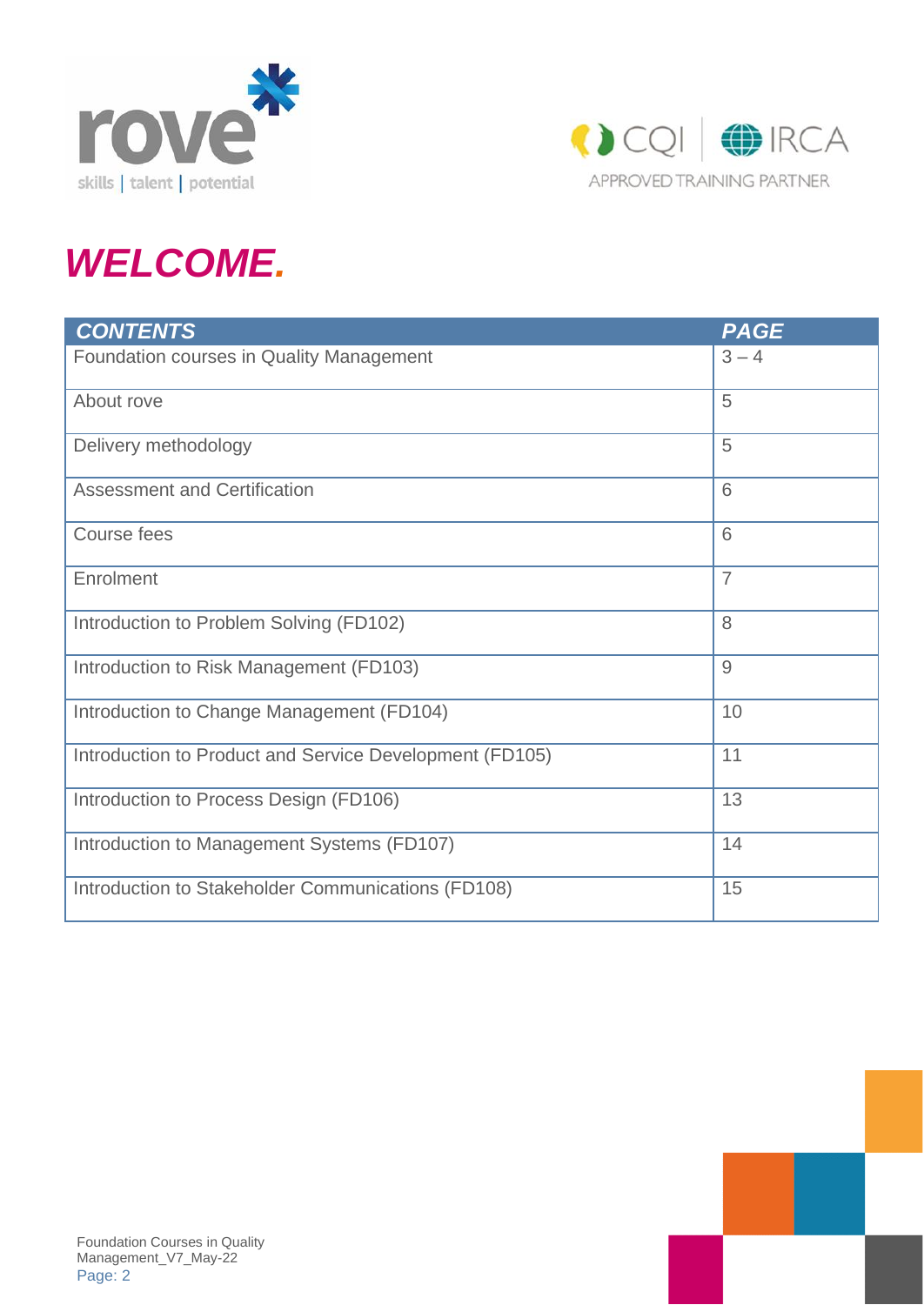



### *CQI AND IRCA CERTIFIED FOUNDATION LEVEL COURSES IN QUALITY MANAGEMENT.*

The Foundation level courses in Quality Management provide delegates with an understanding of a broad range of skills and knowledge related to quality.

They are aimed at those who are beginning their career in quality or who work in other functions or professions.

There are seven courses you can study:

- **1.** Introduction to **Problem Solving** (FD102)
- **2.** Introduction to **Risk Management** (FD103)
- **3.** Introduction to **Change Management** (FD104)
- **4.** Introduction to **Product and Service Development** (FD105)
- **5.** Introduction to **Process Design** (FD106)
- **6.** Introduction to **Management Systems** (FD107)
- **7.** Introduction to **Stakeholder Communications** (FD108).

### *HOW WILL YOU BENEFIT?*

The Chartered Quality Institute (CQI) and its IRCA division are the leading global professional bodies for quality and audit professionals. As the only chartered body in the world that's dedicated to quality management, 60,000 delegates in over 100 countries across the world take CQI and IRCA Certified Training every year. Here's why:

- With three levels of training and a variety of modular courses, you can create a learning programme perfectly tailored to your needs whatever your career stage.
- Training is mapped to the CQI's Competency Framework, so you learn the relevant, up-to-date skills employers want.
- Our certified training courses provide you with the skills and knowledge to support your application for CQI [membership.](https://www.quality.org/cqimembership-become-member)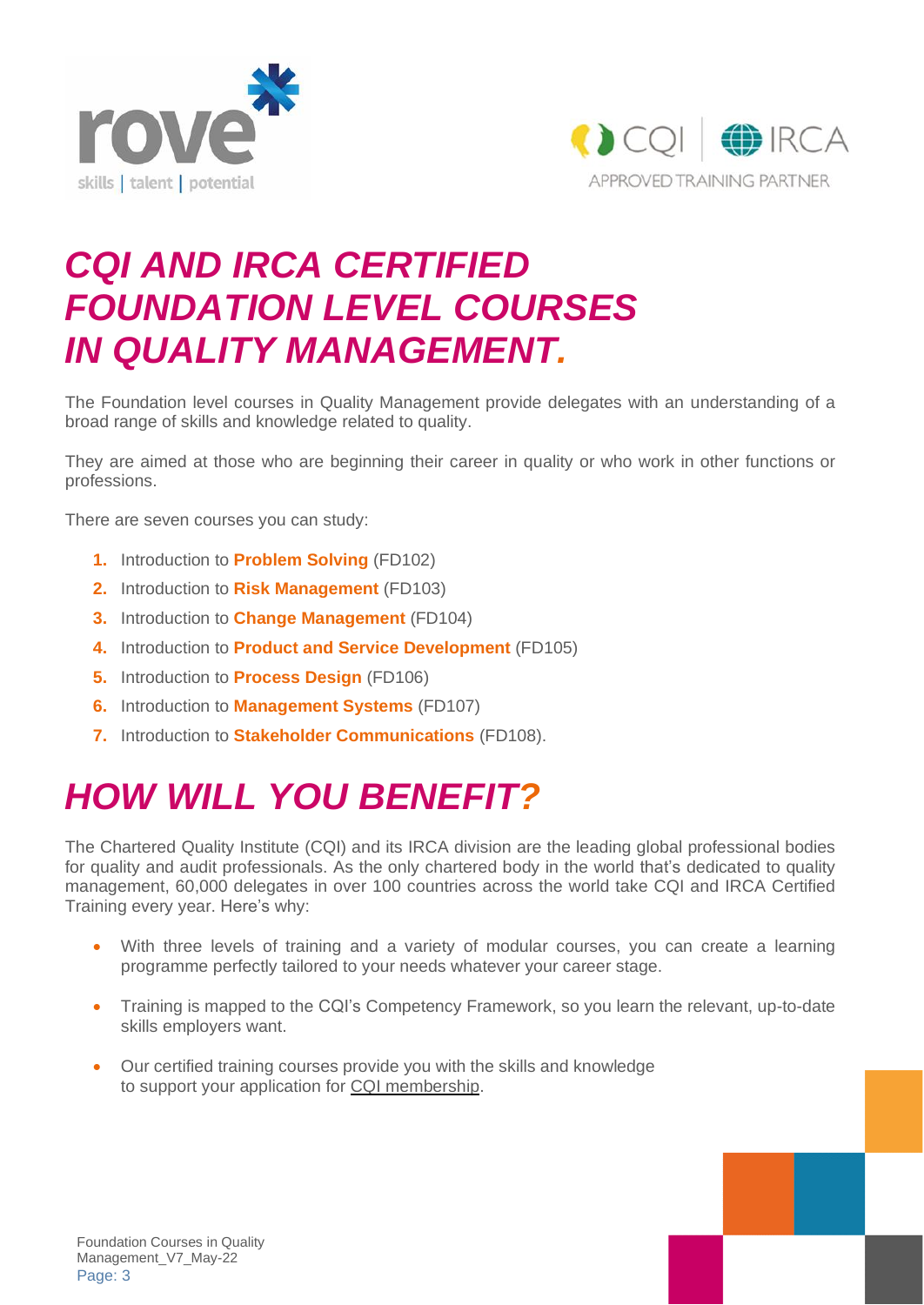



# *AT A GLANCE…*

| <b>COURSE TITLE</b>                                                                 | <b>COURSE</b><br><b>CODE</b> | <b>INDICATIVE</b><br><b>LEARNING</b><br><b>HOURS</b> | <b>COURSE OVERVIEW</b>                                                                                                                                                                                                                                                                                              |
|-------------------------------------------------------------------------------------|------------------------------|------------------------------------------------------|---------------------------------------------------------------------------------------------------------------------------------------------------------------------------------------------------------------------------------------------------------------------------------------------------------------------|
| <b>INTRODUCTION TO</b><br><b>PROBLEM</b><br><b>SOLVING</b>                          | FD102                        | 16 hours                                             | This course provides understanding of the fundamental<br>tools, techniques and structured methodologies for<br>problem solving and the capability to participate as a<br>member of a problem-solving team in the application of<br>the key tools to support the development of robust and<br>sustainable solutions. |
| <b>INTRODUCTION TO</b><br><b>RISK</b><br><b>MANAGEMENT</b>                          | FD103                        | 16 hours                                             | This course provides awareness of the key<br>considerations and approaches to enable effective<br>change in organisations and the ability to explain how<br>understanding organisational change can be used to<br>develop an approach to sustain improvement in<br>customer and stakeholder satisfaction.           |
| <b>INTRODUCTION TO</b><br><b>CHANGE</b><br><b>MANAGEMENT</b>                        | FD104                        | 8 hours                                              | This course provides awareness of the key<br>considerations and approaches to enable effective<br>change in organisations and the ability to explain how<br>understanding organisational change can be used to<br>develop an approach to sustain improvement in<br>customer and stakeholder satisfaction.           |
| <b>INTRODUCTION TO</b><br><b>PRODUCT AND</b><br><b>SERVICE</b><br><b>MANAGEMENT</b> | FD105                        | 16 hours                                             | This course provides awareness of the fundamental<br>tools, techniques and structured methodologies for<br>Product and Service Management across a broad<br>range of organisational contexts and the capability to<br>participate as a member of a team in the application of<br>the key tools.                     |
| <b>INTRODUCTION TO</b><br><b>PROCESS DESIGN</b>                                     | FD106                        | 16 hours                                             | This course provides fundamental skills for process<br>design, standardisation, the capability to understand<br>customer and stakeholder requirements and define<br>standardised processes to deliver them.                                                                                                         |
| <b>INTRODUCTION TO</b><br><b>MANAGEMENT</b><br><b>SYSTEMS</b>                       | FD107                        | 8 hours                                              | This course provides awareness of management<br>systems in general and the ability to explain how<br>customer and stakeholder requirements can be used<br>to develop a management approach focused on<br>sustaining improvement in customer satisfaction.                                                           |
| <b>INTRODUCTION TO</b><br><b>STAKEHOLDER</b><br><b>COMMUNICATIONS</b>               | FD108                        | 8 hours                                              | This course provides delegates with key skills in<br>communicating, influencing and negotiating across a<br>broad range of organisational contexts, including the<br>capability to evaluate and improve both their own<br>communications and those of others within their<br>organisation.                          |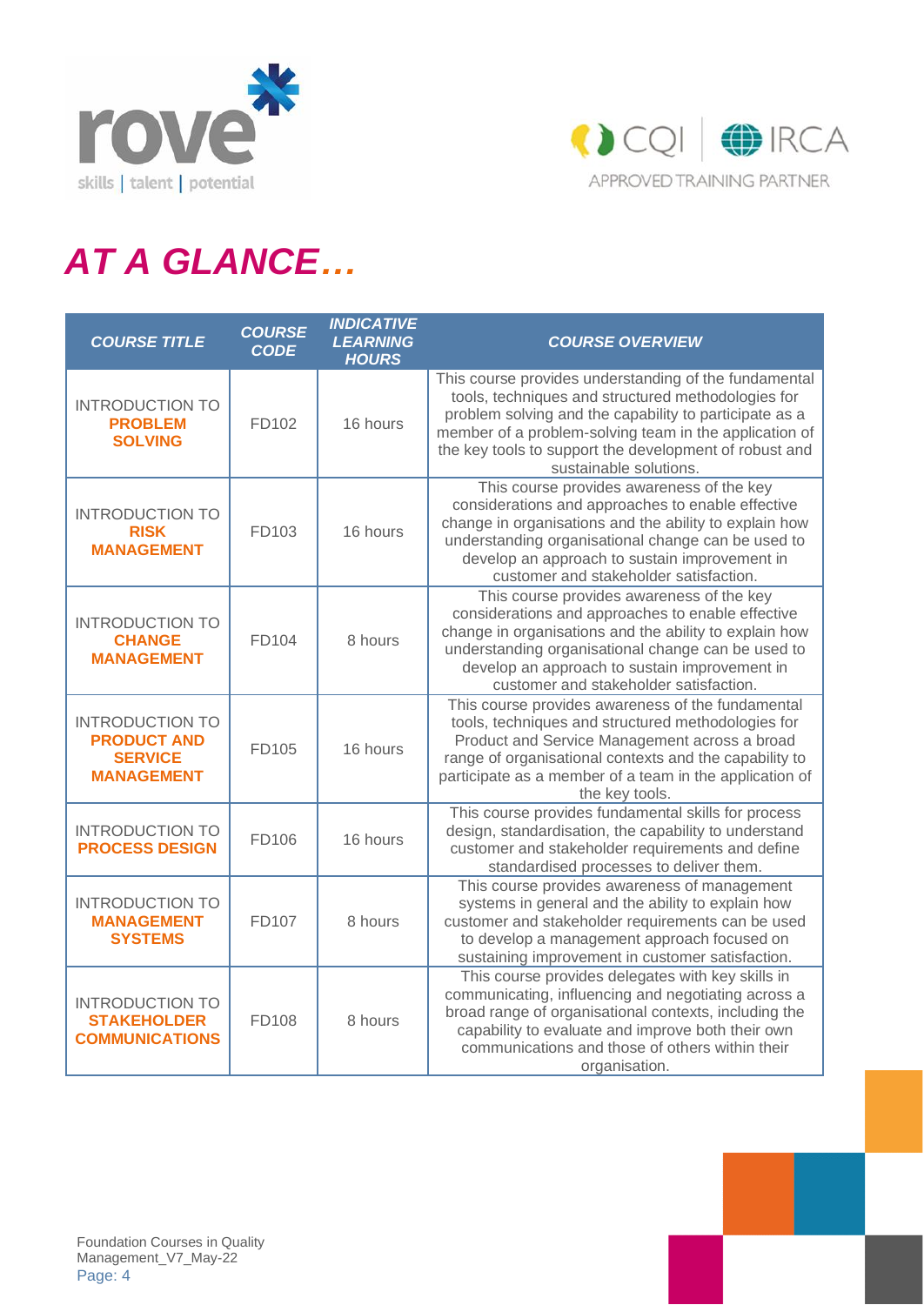



### *ABOUT ROVE.*

rove has worked in partnership with the CQI and IRCA since 2010. It has delivered CQI and IRCA training programmes, supporting quality management professionals develop and progress in their careers. rove initially offered the Level 3 Certificate and Level 5 Diploma in Quality Management qualifications, and from 2016 the Foundation, Practitioner and Professional Level courses.

rove has been assessed and certified as an Approved Training Partner (ATP) by the CQI and IRCA. This means it has the processes and systems in place to deliver certified courses to the highest standards. The CQI and IRCA undertake ongoing monitoring activities to ensure rove continues to meet ATP requirements.

Since 2016, rove has worked with over 400 learners, from over 300 companies - both in the UK and Internationally. It has a course pass rate of 100% (over 700 courses completed) and has supported nearly 30 individuals to achieve the Practitioner and Professional Certificates in Quality Management. rove is the only ATP able to offer Professional courses and the Professional Level Certificate in Quality Management.

### *FLEXIBLE DELIVERY – HOW?*

rove's supported distance learning model means you can study when you want – its systems provide you with 24/7 access to course materials and assessments and your dedicated tutor will provide timely advice, support and feedback throughout your course. This means:

- You're not constrained to set dates/times for training you can start when you're ready.
- You can complete your training at a pace that's best for you if you have more time than expected you can accelerate your learning and complete earlier than planned.
- You can access course learning, assessment and study support materials, receive feedback and support and sit your exam at a time and place that works for you.

If you'd like to know more about how our delivery model works, please get in [touch.](mailto:info@roveconsultancy.co.uk)

# *HOW LONG DOES IT TAKE?*

Each course typically takes four weeks to complete, however this is dependent on the time you're able to dedicate to study.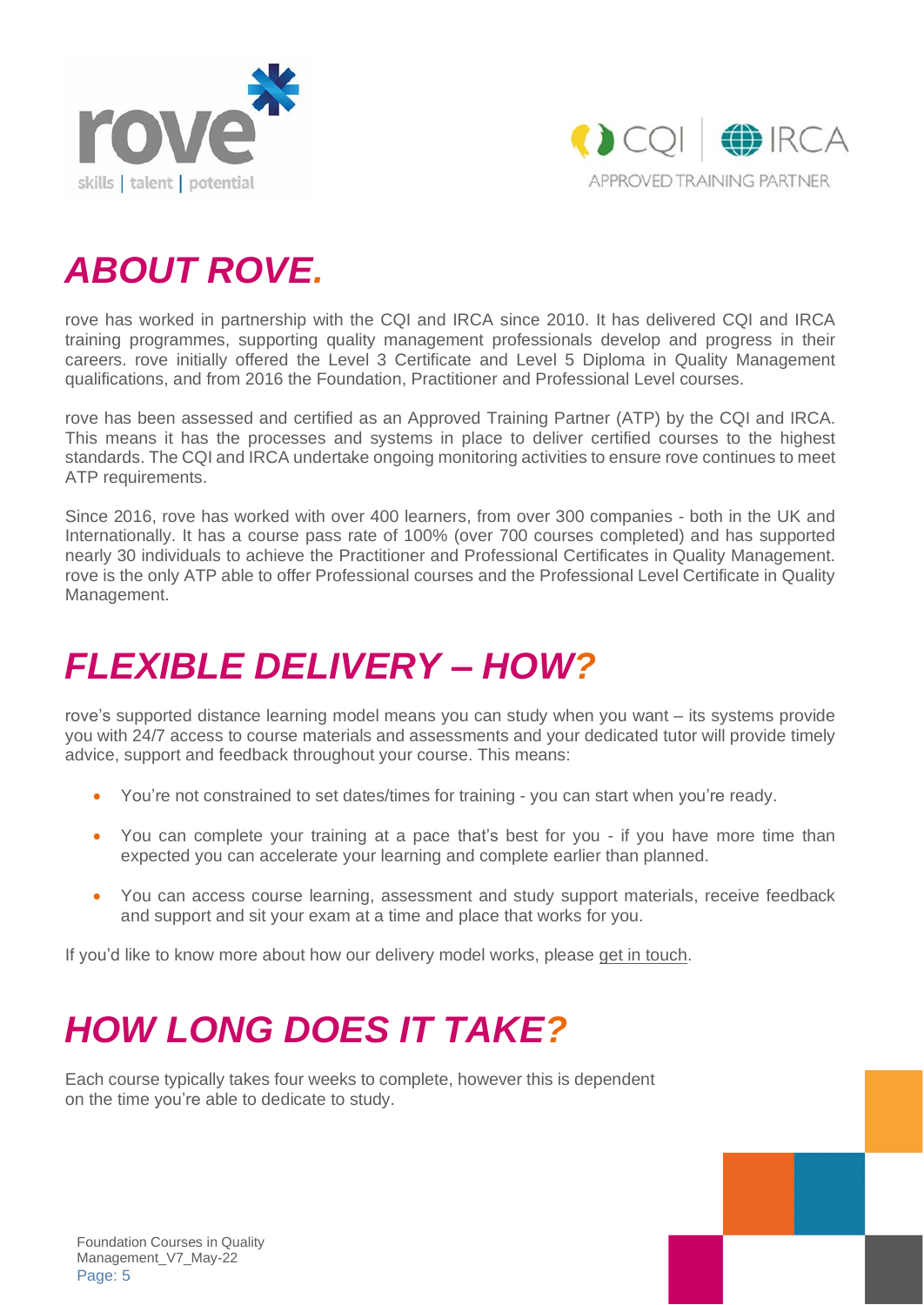



# *WHAT ARE THE ENTRY REQUIREMENTS?*

The Foundation level courses are aimed at those beginning their careers in Quality or who work in other functions – there are no set entry requirements for these courses.

Unsure which level or course is right for you?

- Use the CQI tool to help [\(https://www.quality.org/training/quiz\)](https://www.quality.org/training/quiz).
- Get in [touch](mailto:info@roveconsultancy.co.uk) to request a free consultation.

# *ASSESSMENT AND CERTIFICATION.*

- Assessment for foundation courses is workbook based.
- On successful completion you will be awarded a certificate of completion.

# *COURSE FEES.*

If you enol on more than one course, you have the option to pay on a course-by-course basis.

A *10% discount* will be applied if you enrol on all seven courses.

Individual Foundation level courses:

- *£365.00 + VAT*.
- *£328.50 + VAT (10% discount).*

Full suite of Foundation level courses:

- *£2,555.00 + VAT*
- *£2,299.50 + VAT (10% discount).*

#### **What's included?**

• Course fees include tutorial support, course induction, learning, assessment and support materials, an account for our learning management system and CQI registration and certification.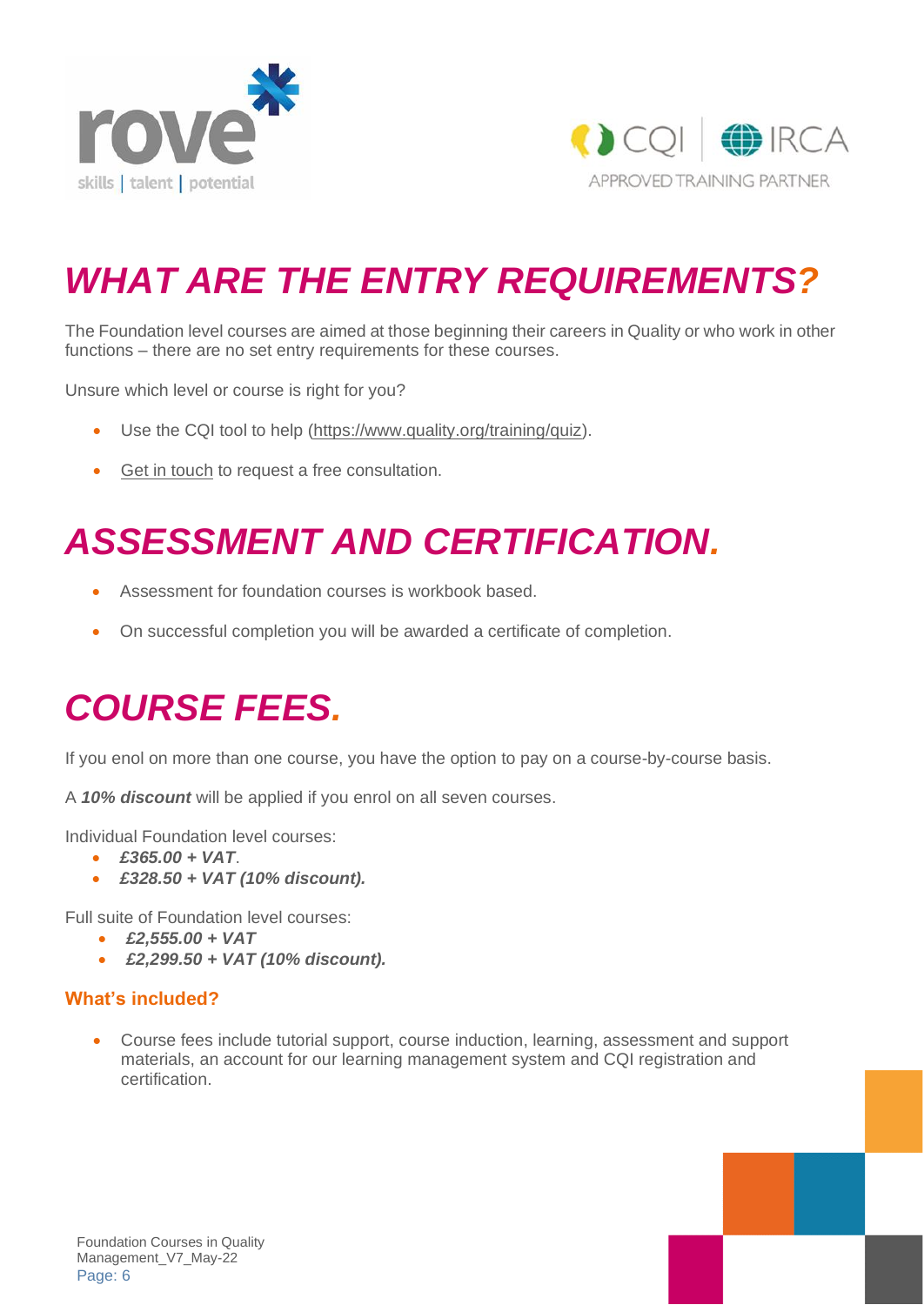



### *HOW TO ENROL?*

We don't have set start dates for our courses, so you can enrol at any time.

Please complete our online [enrolment](https://www.surveymonkey.co.uk/r/CQIEnrolmentForm) form.

Once we receive your enrolment form, we will process your application and issue an invoice for your course fees. Following payment, we will contact you to arrange your induction.

### *QUESTIONS?*

If you have any questions, please get in touch:

+44 (0) 191 670 9529 or [info@roveconsultancy.co.uk.](mailto:info@roveconsultancy.co.uk)

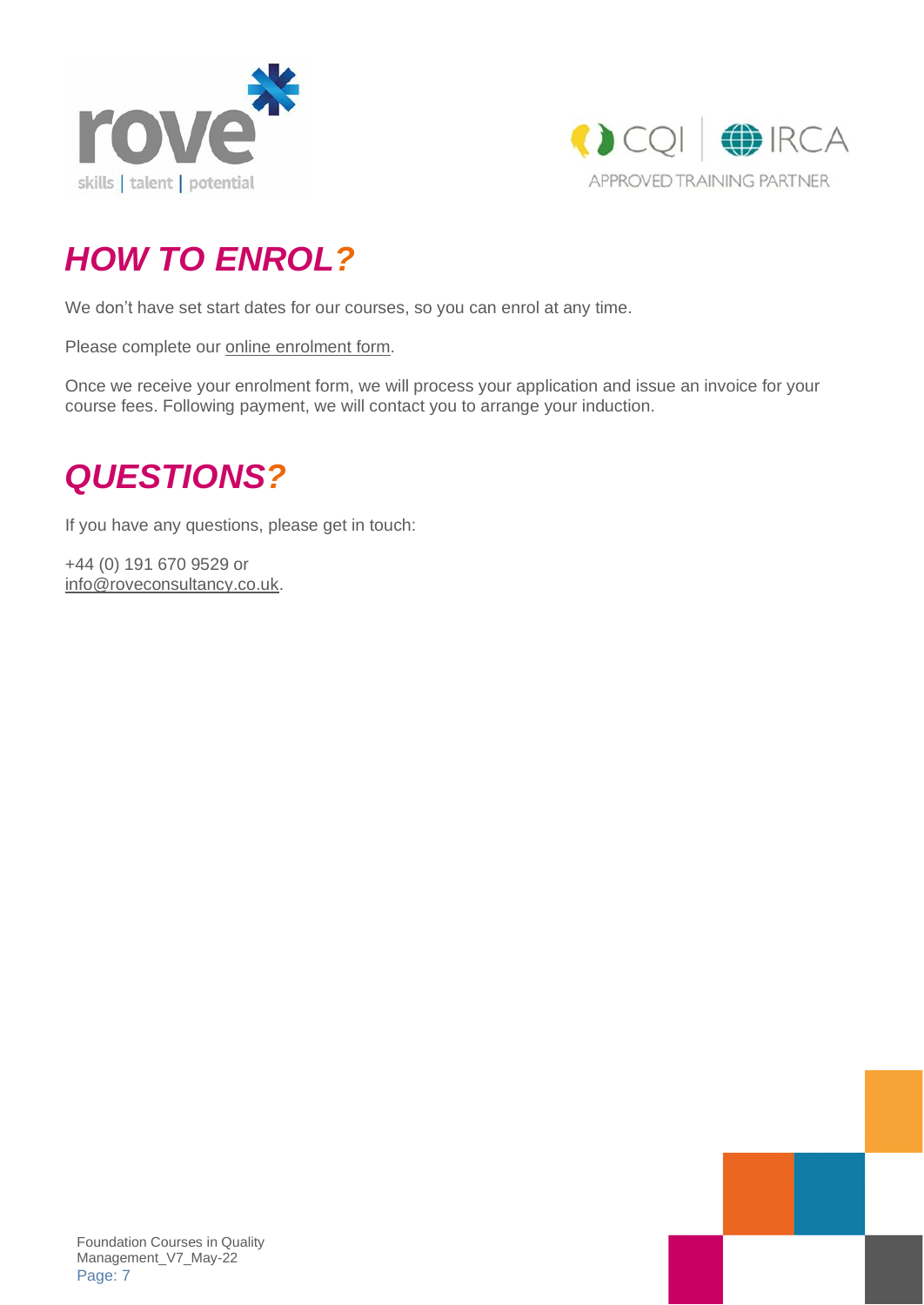



# *INTRODUCTION TO PROBLEM SOLVING (FD102)*

#### **Overview**

This course provides understanding of the fundamental tools, techniques and structured methodologies for problem solving and the capability to participate as a member of a problem-solving team in the application of the key tools to support the development of robust and sustainable solutions.

| <b>LEVEL</b>      | Foundation                                   |
|-------------------|----------------------------------------------|
| <b>DURATION</b>   | 16 hours (indicative), approximately 4 weeks |
| <b>ASSESSMENT</b> | Workbook completion                          |
| <b>DELIVERY</b>   | Distance learning                            |
| <b>COST</b>       | $£365 + VAT$                                 |

#### **Indicative course content**

Problem definition, scope. (Is/Is Not, Description structures, customer/stakeholder requirements).

Understanding how to gather data about customer requirements using focus groups, face to face interviews, questionnaires, interviews and observation.

Risk identification and key tools for risk analysis (Risk register, risk matrix, PDPC and FMEA).

Working as a team member with the following tools:

- Tools to understand current conditions (flowcharts, check sheets, stratification, Pareto charts)
- Tools for root cause analysis (cause/effect Diagram, 5Whys)
- Solution generation (selection matrices)
- Evaluation of solutions (PDCA & risk assessment)
- **E** Implementation of solutions (standardisation, monitoring, follow up).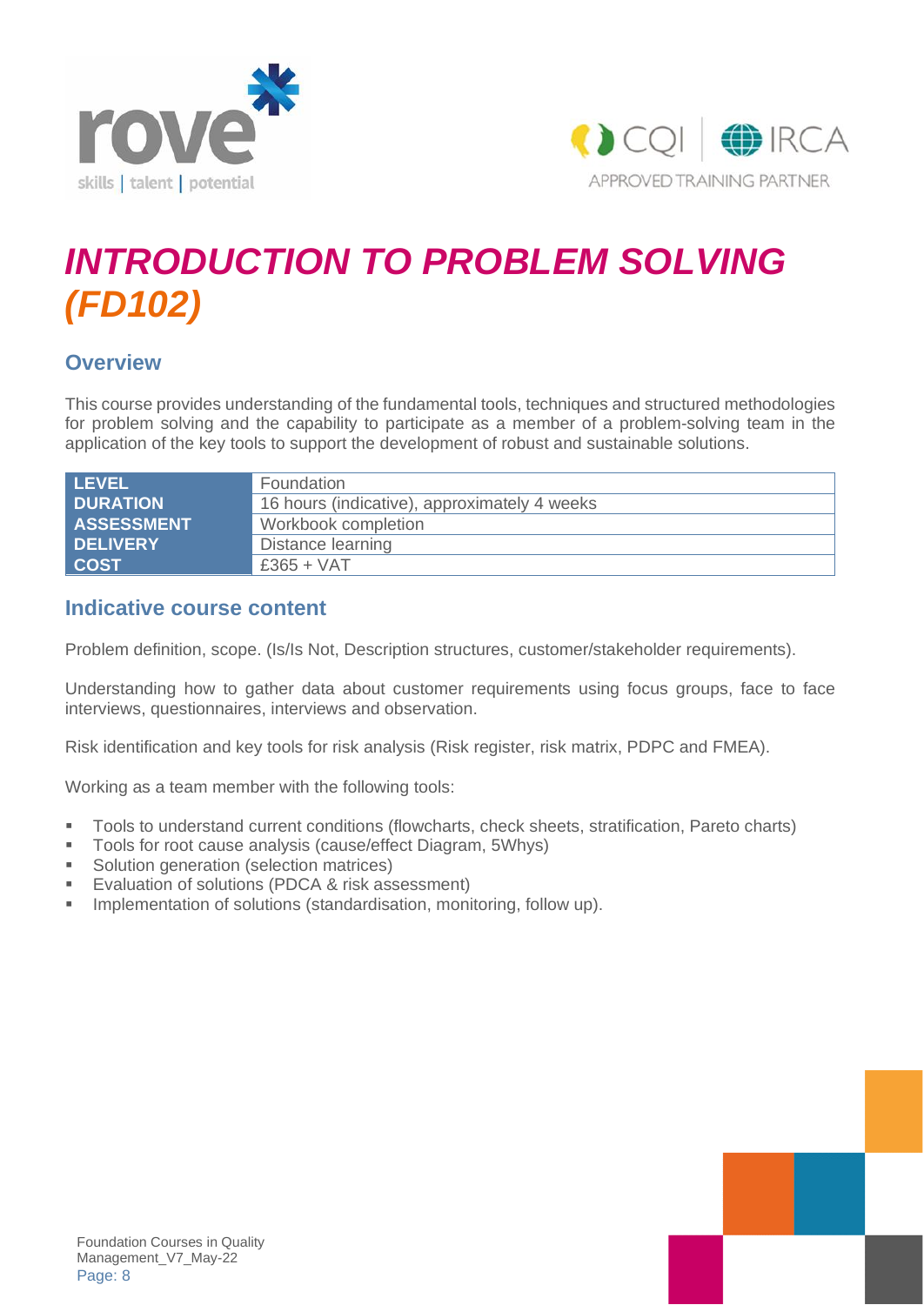



# *INTRODUCTION TO RISK MANAGEMENT (FD103)*

#### **Overview**

This course provides awareness of the fundamental tools, techniques and structured methodologies for risk management across a broad range of organisational contexts and the capability to participate as a member of a team in the application of the key tools.

| <b>LEVEL</b>      | Foundation                                   |
|-------------------|----------------------------------------------|
| <b>DURATION</b>   | 16 hours (indicative), approximately 4 weeks |
| <b>ASSESSMENT</b> | Workbook completion                          |
| <b>DELIVERY</b>   | Distance learning                            |
| <b>COST</b>       | $£365 + VAT$                                 |

#### **Indicative course content**

Introduction to risk and its importance in organisational leadership and ISO 9001 including legal aspects, regulatory, corporate governance, social responsibility, sustainability and organisational prosperity.

Types of organisational risk including external influences and benefits of addressing them.

Awareness of ISO 31000 and risk management principles, framework and lifecycle process.

Roles in risk management.

Overview of methods for risk identification and typical tools such as idea generation.

Overview of analysis tools such as risk register, risk matrix, PDPC, FTA, FMEA.

Overview of risk response and typical tools such as mistake proofing (Poka-yoke).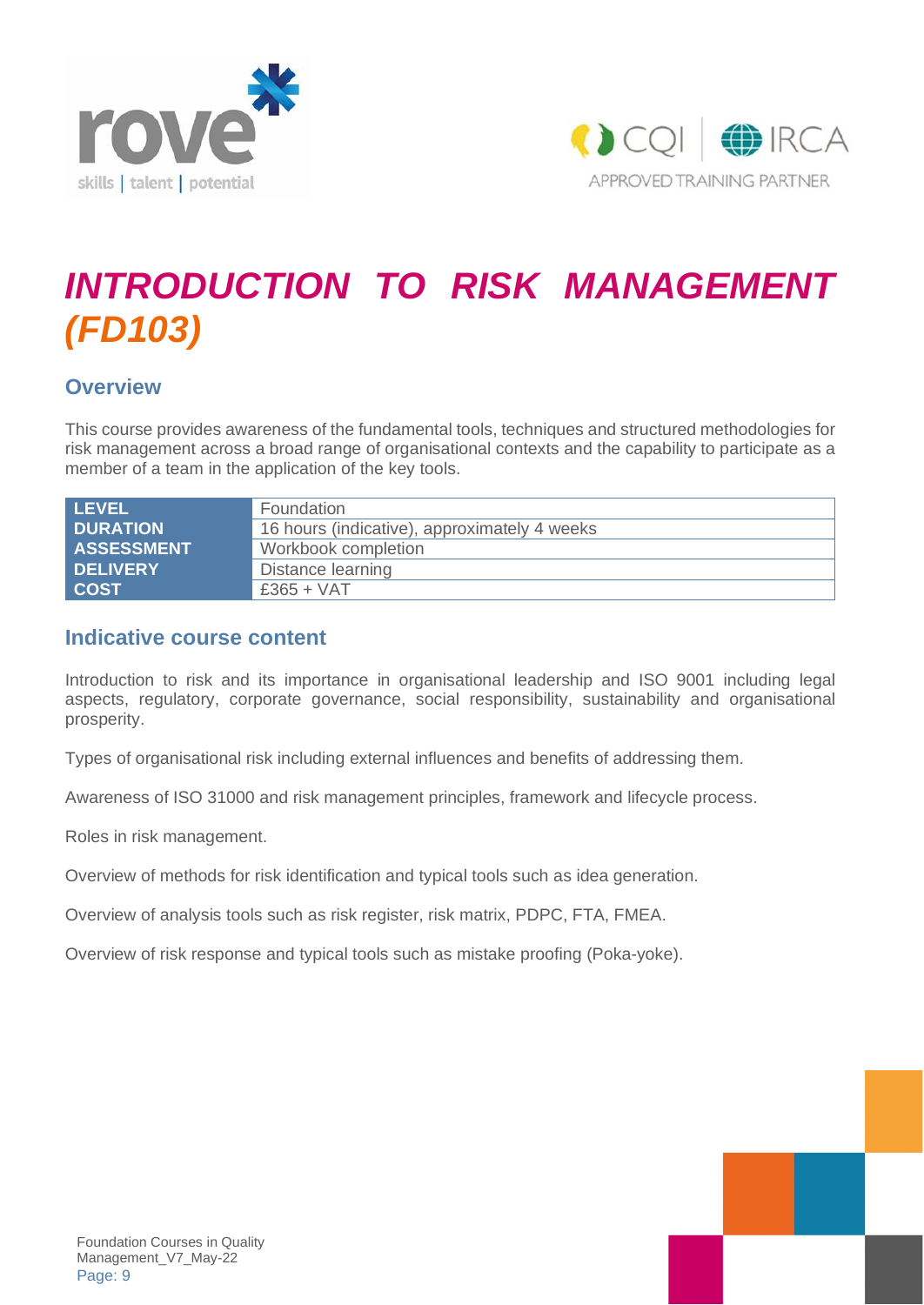



### *INTRODUCTION TO CHANGE MANAGEMENT (FD104)*

#### **Overview**

This course provides awareness of the key considerations and approaches to enable effective change in organisations and the ability to explain how understanding organisational change can be used to develop an approach to sustain improvement in customer and stakeholder satisfaction.

| <b>LEVEL</b>      | Foundation                                  |
|-------------------|---------------------------------------------|
| <b>DURATION</b>   | 8 hours (indicative), approximately 4 weeks |
| <b>ASSESSMENT</b> | Workbook completion                         |
| <b>DELIVERY</b>   | Distance learning                           |
| <b>COST</b>       | $£365 + VAT$                                |

#### **Indicative course content**

Introduction to organisational change, values and cultures

Change thinking: The Plan-Do-Check-Act (PDCA) cycle

Barriers and enablers of change:

- Organisational barriers to change
- Organisational enablers for change
- Common approaches to change management
- Common approaches to improvement-based change.

Introduction to learning patterns:

- **Process of learning and learning needs**
- Learning styles
- PDCA in learning and improvement
- PDCA in audit, review and assessment.

Increasing readiness to change:

- Role of the customer/stakeholder
- **■** Stakeholder engagement.

Introduction to managing change:

- Cycles of change and the change curve
- Management processes
- Planning
- Roles.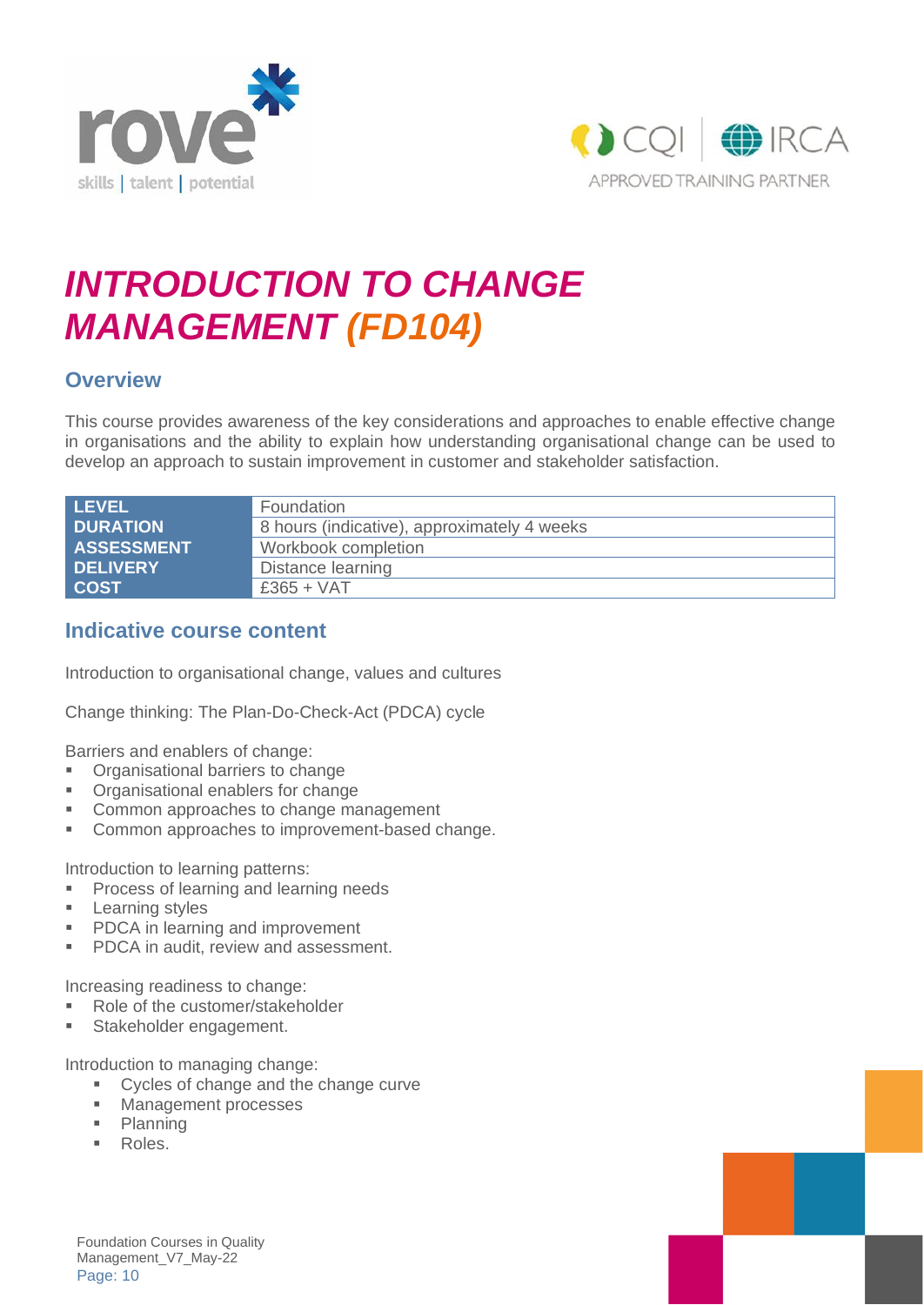



### *INTRODUCTION TO PRODUCT AND SERVICE MANAGEMENT (FD105)*

#### **Overview**

This course provides awareness of the fundamental tools, techniques and structured methodologies for Product and Service Management across a broad range of organisational contexts and the capability to participate as a member of a team in the application of the key tools.

| <b>LEVEL</b>      | Foundation                                   |
|-------------------|----------------------------------------------|
| <b>DURATION</b>   | 16 hours (indicative), approximately 4 weeks |
| <b>ASSESSMENT</b> | Workbook completion                          |
| <b>DELIVERY</b>   | Distance learning                            |
| <b>COST</b>       | $£365 + VAT$                                 |

#### **Indicative course content**

Benefits of product and service management, quality planning and relationship to ISO 9001 and TS 16949.

Introduction to the product lifecycle stages and methodology.

Role of the Product/Service Manager.

Introduction to market analysis, benchmarking, and understanding customer requirements.

Innovation stage process:

- **EXECUTE:** Stage process (methodology)
- Idea generation, screening and product/service selection
- **•** Product/service requirements document
- Business review process
- **■** Stakeholder management.

Concept stage process:

- Stage process (methodology)
- Writing a business case
- Critical success factors (CSF)
- Product/service forecast and trend analysis
- Cost and value analysis.

Development stage process:

- **EXECUTE:** Stage process (methodology)
- Introduction to prototyping, piloting and evaluation methods
- **■** Introduction to quality function deployment
- Introduction to quality planning for the supply chain.

Foundation Courses in Quality Management\_V7\_May-22 Page: 11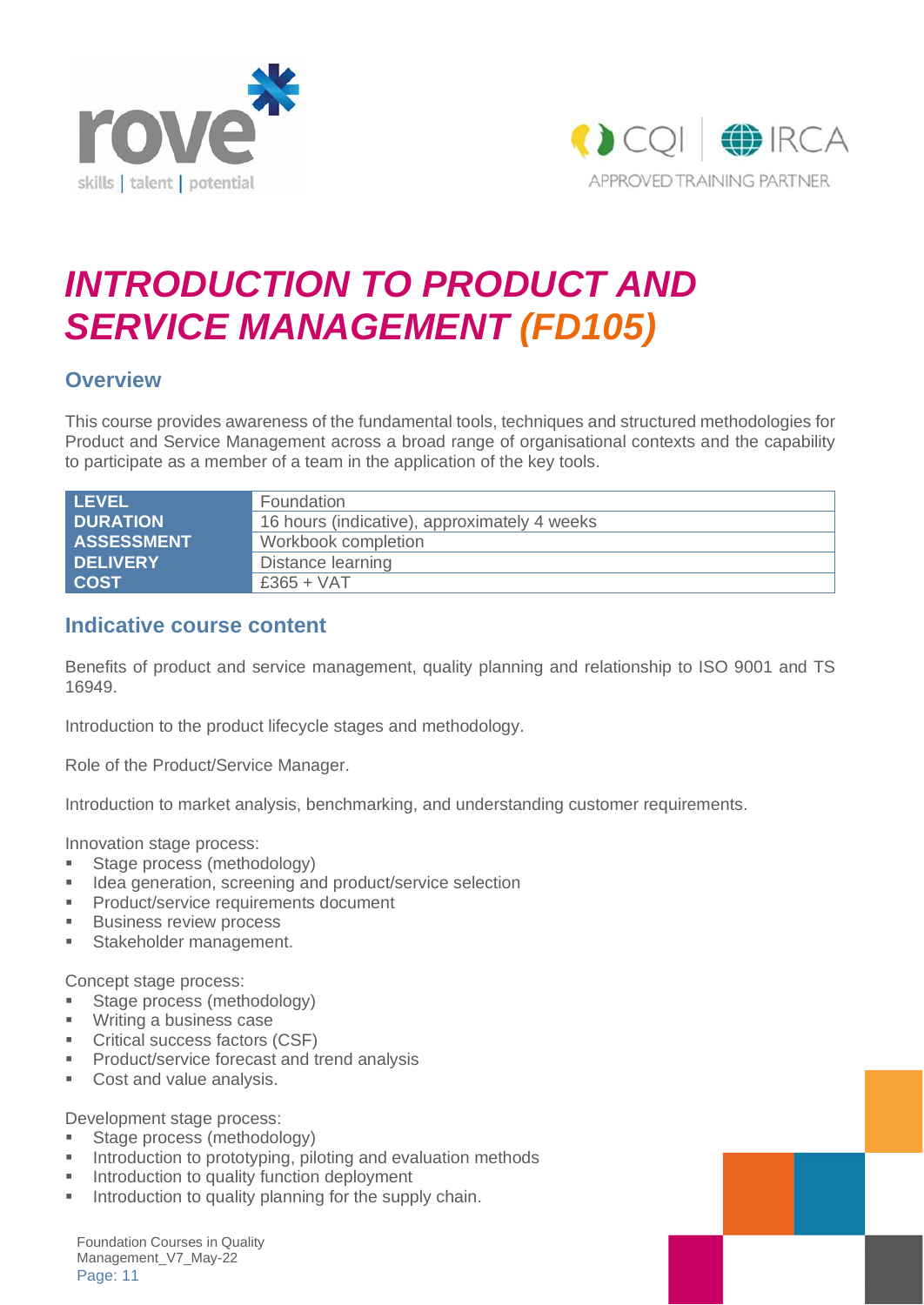



Launch stage process:

- Stage process (methodology)
- **■** Introduction to launch planning.

Production/Service Stage process:

- Stage process (methodology)
- Role of process management and continual improvement.

Withdrawal stage processes:

■ Stage process (methodology).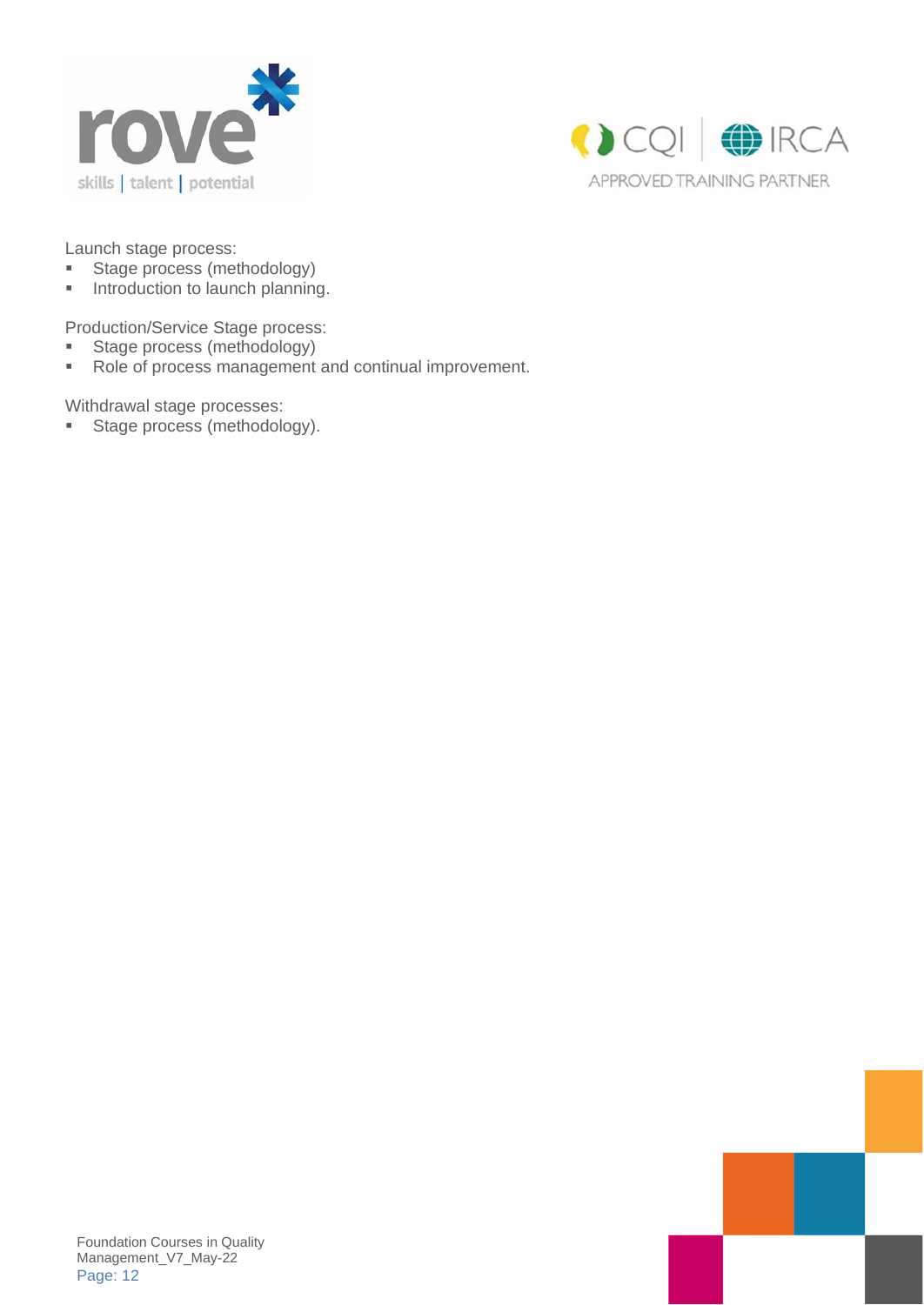



### *INTRODUCTION TO PROCESS DESIGN (FD106)*

#### **Overview**

This course provides fundamental skills for process design, standardisation, the capability to understand customer and stakeholder requirements and define standardised processes to deliver them.

| <b>LEVEL</b>      | Foundation                                   |
|-------------------|----------------------------------------------|
| <b>DURATION</b>   | 16 hours (indicative), approximately 4 weeks |
| <b>ASSESSMENT</b> | Workbook completion                          |
| <b>DELIVERY</b>   | Distance learning                            |
| <b>COST</b>       | $£365 + VAT$                                 |

#### **Indicative course content**

Introduction to process thinking and its place in ISO 9001.

Tools for understanding the voice of the customer (Kano model, surveys, interviews).

Gathering stakeholder, regulatory, legislative, compliance and standards related requirements.

A method to design/define a process.

Key tools in process definition: SIPOC, flowchart.

Defining measure of process performance (CTQ Trees and operational definition).

Supply chains and customers in supply chains.

A method to standardise a process.

Key tools in process standardisation: for example, e.g. SOPs, Visual Aids, 5S.

Process design/definition applied in continual and step change improvement activities.

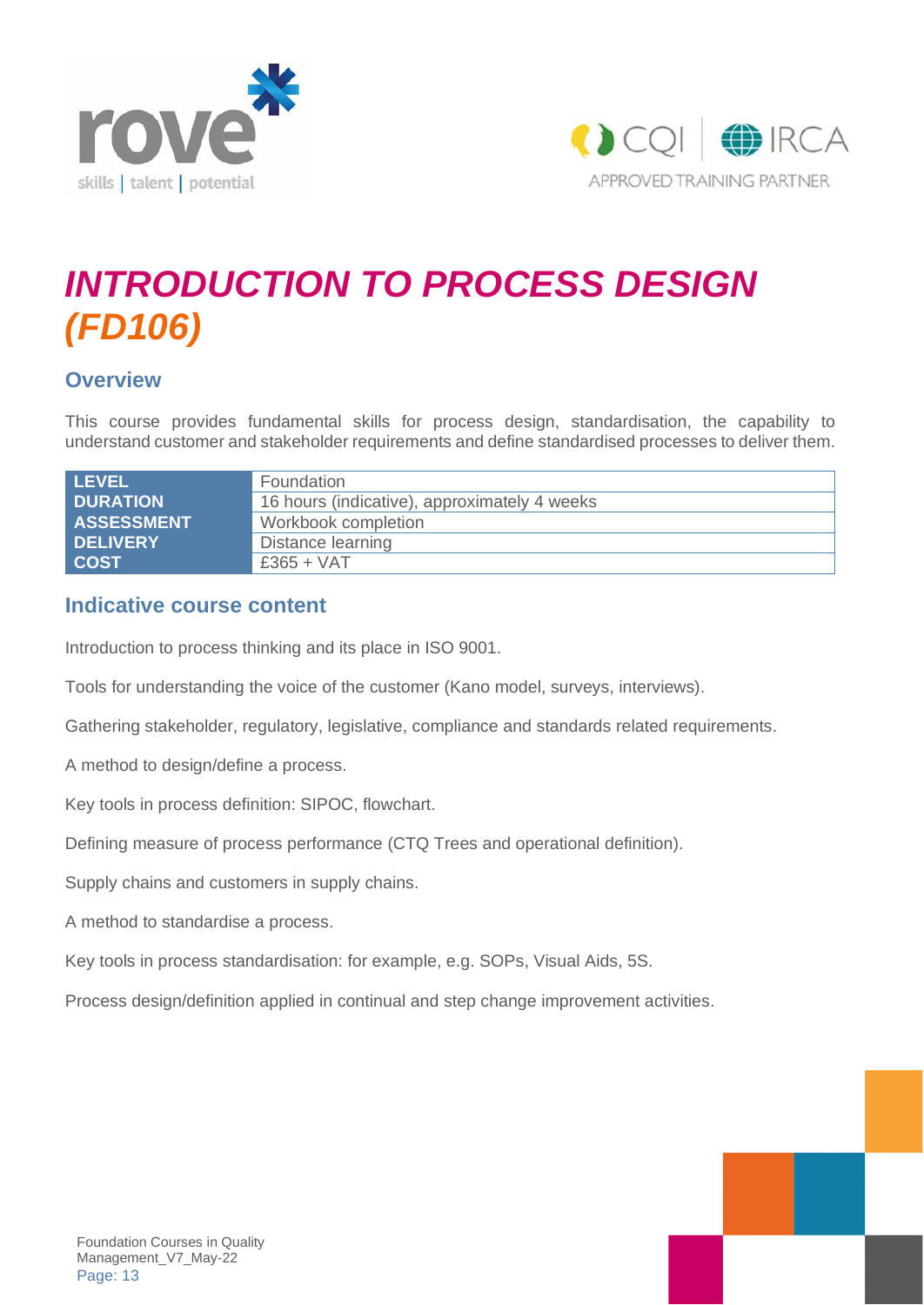



### *INTRODUCTION TO MANAGEMENT SYSTEMS (FD107)*

#### **Overview**

This course provides awareness of management systems in general and the ability to explain how customer and stakeholder requirements can be used to develop a management approach focused on sustaining improvement in customer satisfaction.

| <b>LEVEL</b>      | Foundation                                  |
|-------------------|---------------------------------------------|
| <b>DURATION</b>   | 8 hours (indicative), approximately 4 weeks |
| <b>ASSESSMENT</b> | Workbook completion                         |
| <b>DELIVERY</b>   | Distance learning                           |
| <b>COST</b>       | $£365 + VAT$                                |

#### **Indicative course content**

Overview of management systems and the purpose of ISO 9001:2015.

Benefits and scope of a management system.

Seven principles of quality management.

Overview of:

- System thinking, the supply chain and PDCA
- Seeking opportunities and reducing risk risk-based thinking
- Challenging the organisation policy deployment
- **■** Improving the organisation quality planning
- Managing processes and measuring performance
- Sustaining gains continual improvement
- Evaluating and improving the organisation role of audit, assessment and certification.